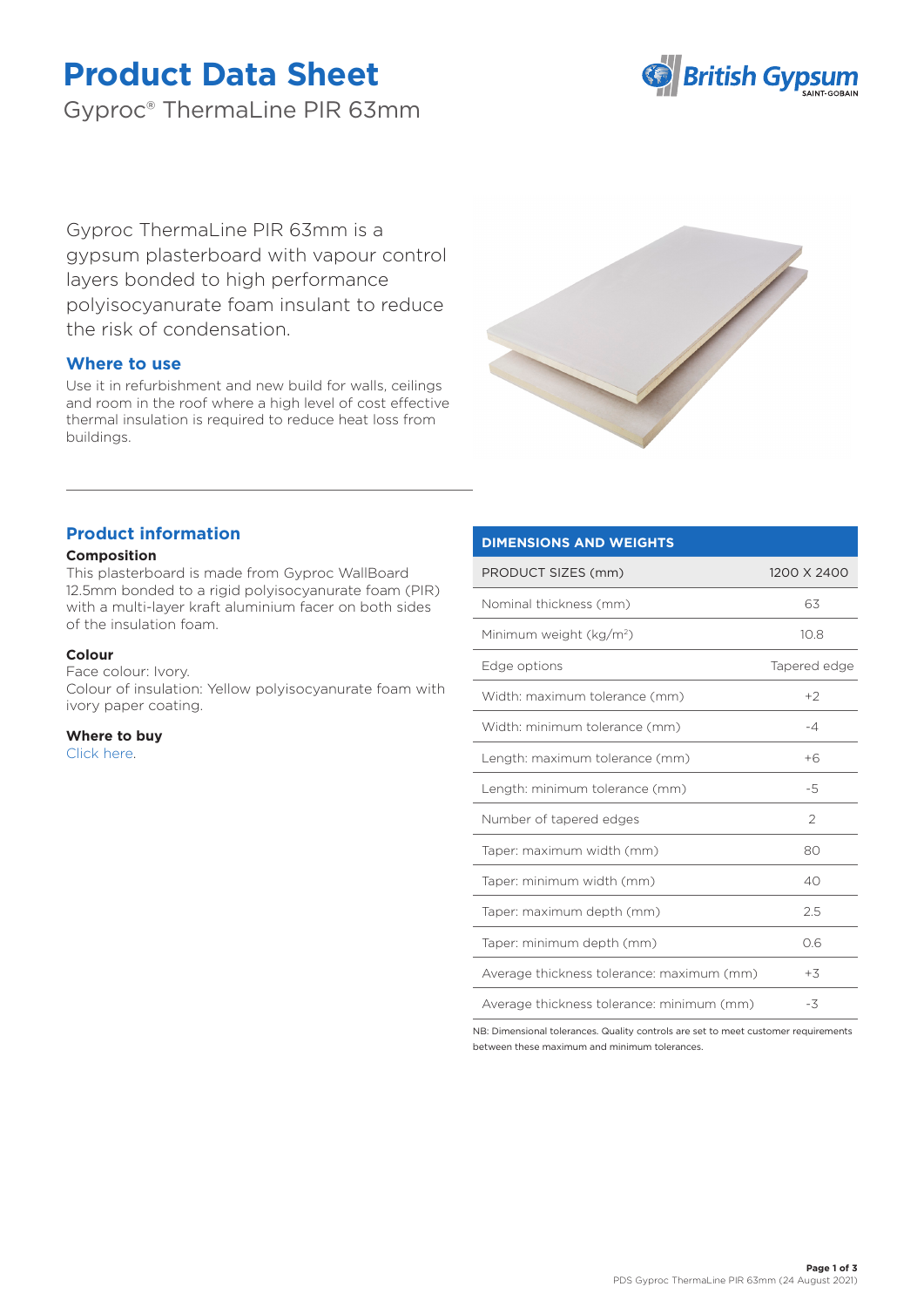# **Product Data Sheet**

Gyproc® ThermaLine PIR 63mm



## **Performance**

Here we only provide performance information related to the product. Please see the White Book for system-dependent performance.

#### **Standards**

EN 13950:2014. BBA: 13/5016.

| Reaction to fire                                | B-s1. d0 |
|-------------------------------------------------|----------|
| Thermal resistance $(m^2K/W)$                   | 23       |
| Water vapour permeability $(u)$                 | 845      |
| Maximum continuous<br>temperature exposure (°C) | 49       |
| Flexural strength to EN13950                    | Pass     |

# **Installation**

## **Effect of condensation**

The thermal insulation and ventilation requirements of national Building Regulations aim to reduce the risk of condensation and mould growth in new buildings. However, designers should take care to eliminate all possibility of problems caused by condensation, particularly in refurbishment projects.

## **Cutting**

Cut with a plasterboard saw. Holes for socket boxes etc. should be cut using a utility saw.

## **Fixing**

Fix with the decorative side out to receive finishes. Install fixings at least 13mm from cut edges and 10mm from bound edges. Position cut edges at internal angles wherever possible.

## **Jointing**

After fixing the board, start finishing it as soon as you can to limit the risk of damage or UV degradation to the paper liner. You can finish the board using jointing systems that comply with EN13963, including the Gyproc range.

## **Full-surface finishing**

After fixing the board, start finishing it as soon as you can to limit the risk of damage or UV degradation to the paper liner. You can finish the board using plaster that complies with EN13279-1, including the Thistle range.

## **Painting**

Start decorating as soon as possible after the finishing system is dry. Finish jointing systems with Gyproc Drywall Primer before painting.

## **Wallpapering**

Decoration should start as soon as practicable after the finishing system is dry. Jointing systems should be finished with Gyproc Drywall Sealer before application of wallcoverings.

## **Snagging and minor repairs**

For minor damage and dents, check that the board core isn't shattered. If it's intact, fill the damaged area with Gyproc EasiFill 60, allow it to set, then apply a second coat if you need to. When it's dry, sand it to a finish before redecorating the area.

For a damaged core, broken edges or extensive damage, repair and replacement procedures differ depending on the number of board layers and fire resistance of the system; please contact our Technical Support Team for specific advice.